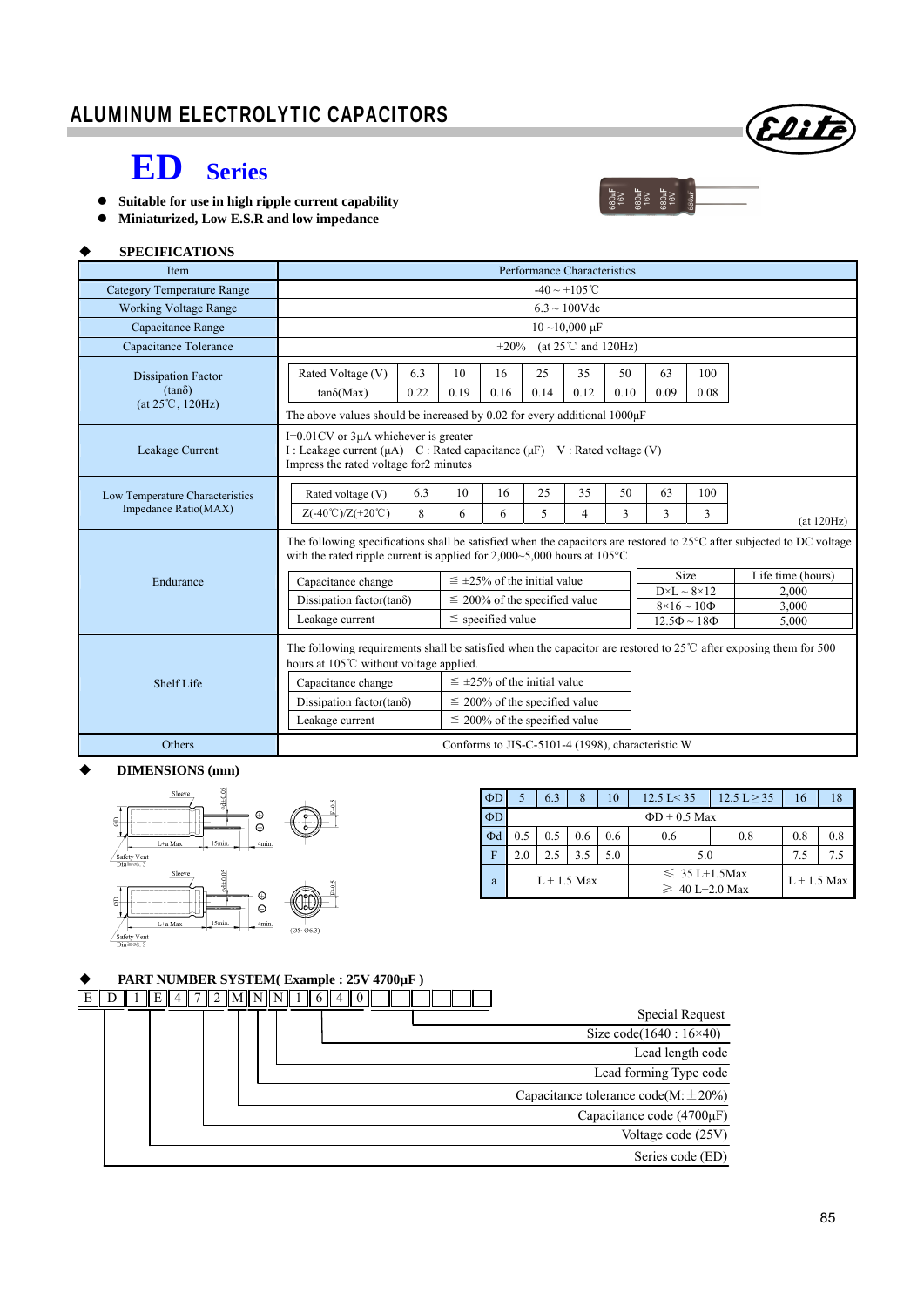# **ED Series**

## **Case size & Permissible rated ripple current**

|                        | 6.3V                               |                |                        |                                 | <b>10V</b>                   |                |                        |                                               |  |  |
|------------------------|------------------------------------|----------------|------------------------|---------------------------------|------------------------------|----------------|------------------------|-----------------------------------------------|--|--|
| Nominal                | Case<br>Impedance                  |                |                        | Max. Rated                      | Case                         |                | Impedance              | Max. Rated ripple                             |  |  |
| capacitance            | <b>Size</b>                        |                | $( \Omega$ max/100kHz) | ripple current                  | <b>Size</b>                  |                | $(\Omega$ max/100kHz)  | current                                       |  |  |
| (uF)                   | $\Phi$ D $\times$ L                | $20^{\circ}$ C | $-10^{\circ}$ C        | @105℃ 100kHz                    | ΦD×L                         | $20^{\circ}$ C | $-10^{\circ}$ C        | @105℃ 100kHz                                  |  |  |
|                        | (mm)                               |                |                        | (mA rms)                        | (mm)                         |                |                        | (mA rms)                                      |  |  |
| 100                    | $5 \times 11$                      | 0.650          | 3.600                  | 155                             | $5 \times 11$                | 0.580          | 2.300                  | 210                                           |  |  |
| 220                    | $6.3\times11$                      | 0.400          | 1.600                  | 255                             | $6.3\times11$                | 0.220          | 0.870                  | 340                                           |  |  |
| 330                    | $6.3\times11$                      | 0.220          | 0.870                  | 340                             | $8\times11.5$                | 0.210          | 0.850                  | 410                                           |  |  |
| 470                    | $8\times11.5$                      | 0.180          | 0.800                  | 400                             | $8 \times 11.5$              | 0.130          | 0.520                  | 640                                           |  |  |
| 560                    | $8\times11.5$                      | 0.170          | 0.750                  | 460                             | $8\times15$                  | 0.120          | 0.480                  | 675                                           |  |  |
| 680                    | $8\times11.5$                      | 0.130          | 0.520                  | 640                             | $8\times15$                  | 0.087          | 0.350                  | 840                                           |  |  |
| 820                    | $8\times15$                        | 0.095          | 0.480                  | 730                             | $8\times20$                  | 0.085          | 0.330                  | 875                                           |  |  |
| 1000                   | $8\times15$<br>$8\times20$         | 0.087<br>0.069 | 0.350<br>0.270         | 840<br>1050                     | $10\times16$<br>$10\times20$ | 0.060<br>0.046 | 0.240<br>0.180         | 1210<br>1400                                  |  |  |
| 1200<br>1500           | $10\times20$                       | 0.046          | 0.180                  | 1400                            | $10\times20$                 | 0.045          | 0.180                  | 1440                                          |  |  |
| 2200                   | $10\times20$                       | 0.045          | 0.180                  | 1440                            | $12.5 \times 20$             | 0.035          | 0.120                  | 1750                                          |  |  |
| 2700                   | $10\times25$                       | 0.042          | 0.170                  | 1700                            | $12.5 \times 20$             | 0.034          | 0.110                  | 1945                                          |  |  |
| 3300                   | $12.5 \times 20$                   | 0.035          | 0.120                  | 1900                            | $12.5 \times 25$             | 0.027          | 0.089                  | 2230                                          |  |  |
| 3900                   | $12.5 \times 25$                   | 0.027          | 0.089                  | 2230                            | $12.5 \times 30$             | 0.024          | 0.078                  | 2650                                          |  |  |
| 4700                   | $12.5 \times 30$                   | 0.024          | 0.078                  | 2650                            | $12.5\times35$               | 0.020          | 0.065                  | 2880                                          |  |  |
| 5600                   | $12.5\times35$                     | 0.020          | 0.065                  | 2880                            | $12.5 \times 35$             | 0.019          | 0.060                  | 2930                                          |  |  |
| 6800                   | $12.5 \times 35$                   | 0.019          | 0.060                  | 2930                            | $16 \times 31.5$             | 0.017          | 0.050                  | 3450                                          |  |  |
| 8200                   | $16 \times 31.5$                   | 0.017          | 0.050                  | 3450                            | $16 \times 35.5$             | 0.015          | 0.044                  | 3610                                          |  |  |
| 10000                  | $16 \times 35.5$                   | 0.015          | 0.044                  | 3610                            | $16\times40$                 | 0.013          | 0.038                  | 4080                                          |  |  |
|                        |                                    |                |                        |                                 |                              |                |                        |                                               |  |  |
|                        |                                    |                |                        |                                 |                              |                |                        |                                               |  |  |
|                        |                                    |                | 16V                    |                                 |                              |                | 25V                    |                                               |  |  |
| Nominal<br>capacitance | Case                               |                | Impedance              | Max. Rated                      | Case                         |                | Impedance              |                                               |  |  |
| (uF)                   | <b>Size</b><br>$\Phi$ D $\times$ L |                | $( \Omega$ max/100kHz) | ripple current<br>@105°C 100kHz | <b>Size</b><br>$\Phi$ D×L    |                | $( \Omega$ max/100kHz) | Max. Rated ripple<br>current<br>@105°C 100kHz |  |  |
|                        | (mm)                               | $20^{\circ}$ C | $-10^{\circ}$ C        | (mA rms)                        | (mm)                         | $20^{\circ}$ C | $-10^{\circ}$ C        | (mA rms)                                      |  |  |
| 47                     | $5 \times 11$                      | 0.800          | 2.800                  | 120                             | $5 \times 11$                | 0.580          | 2.300                  | 210                                           |  |  |
| 68                     | $6.3\times11$                      | 0.560          | 2.200                  | 220                             | $6.3\times11$                | 0.360          | 1.800                  | 230                                           |  |  |
| 100                    | $6.3\times11$                      | 0.520          | 1.500                  | 255                             | $6.3\times11$                | 0.220          | 0.870                  | 340                                           |  |  |
| 150                    | $8\times11.5$                      | 0.210          | 0.860                  | 350                             | $8\times11.5$                | 0.200          | 0.690                  | 405                                           |  |  |
| 220                    | $8\times11.5$                      | 0.200          | 0.790                  | 405                             | $8 \times 11.5$              | 0.130          | 0.520                  | 640                                           |  |  |
| 330                    | $8\times11.5$                      | 0.130          | 0.520                  | 640                             | $8\times15$                  | 0.087          | 0.350                  | 840                                           |  |  |
| 470                    | $8\times15$                        | 0.087          | 0.350                  | 840                             | $10\times16$                 | 0.060          | 0.240                  | 1210                                          |  |  |
| 560                    | $8\times20$                        | 0.085          | 0.340                  | 865                             | $10\times20$                 | 0.058          | 0.230                  | 1220                                          |  |  |
| 680                    | $8\times20$                        | 0.069          | 0.270                  | 1050                            | $10\times20$                 | 0.046          | 0.180                  | 1400                                          |  |  |
| 820                    | $10\times20$                       | 0.058          | 0.230                  | 1220                            | $10\times20$                 | 0.042          | 0.170                  | 1450                                          |  |  |
| 1000                   | $10\times20$                       | 0.046          | 0.180                  | 1400                            | $12.5 \times 20$             | 0.035          | 0.120                  | 1730                                          |  |  |
| 1200                   | $10\times25$                       | 0.042          | 0.170                  | 1650                            | $12.5 \times 25$             | 0.034          | 0.110                  | 1936                                          |  |  |
| 1500                   | $12.5 \times 20$                   | 0.035          | 0.120                  | 1900                            | $12.5 \times 25$             | 0.027          | 0.089                  | 2230                                          |  |  |
| 2200                   | $12.5 \times 25$                   | 0.027          | 0.089                  | 2230                            | $12.5 \times 35$             | 0.020          | 0.065                  | 2880                                          |  |  |
| 2700                   | $12.5 \times 30$                   | 0.024          | 0.078                  | 2650                            | $12.5 \times 35$             | 0.019          | 0.060                  | 2930                                          |  |  |
| 3300                   | $12.5 \times 35$                   | 0.020          | 0.065                  | 2880                            | $16 \times 31.5$             | 0.017          | 0.050                  | 3450                                          |  |  |
| 3900                   | $12.5\times40$                     | 0.017          | 0.056                  | 3350                            | $16 \times 35.5$             | 0.015          | 0.044                  | 3610                                          |  |  |
| 4700                   | $16 \times 31.5$                   | 0.017          | 0.050                  | 3450                            | $16\times40$                 | 0.013          | 0.038                  | 4080                                          |  |  |
| 5600<br>6800           | $16 \times 35.5$<br>$16\times 40$  | 0.015<br>0.013 | 0.044<br>0.038         | 3610<br>4080                    |                              |                |                        |                                               |  |  |

Elite